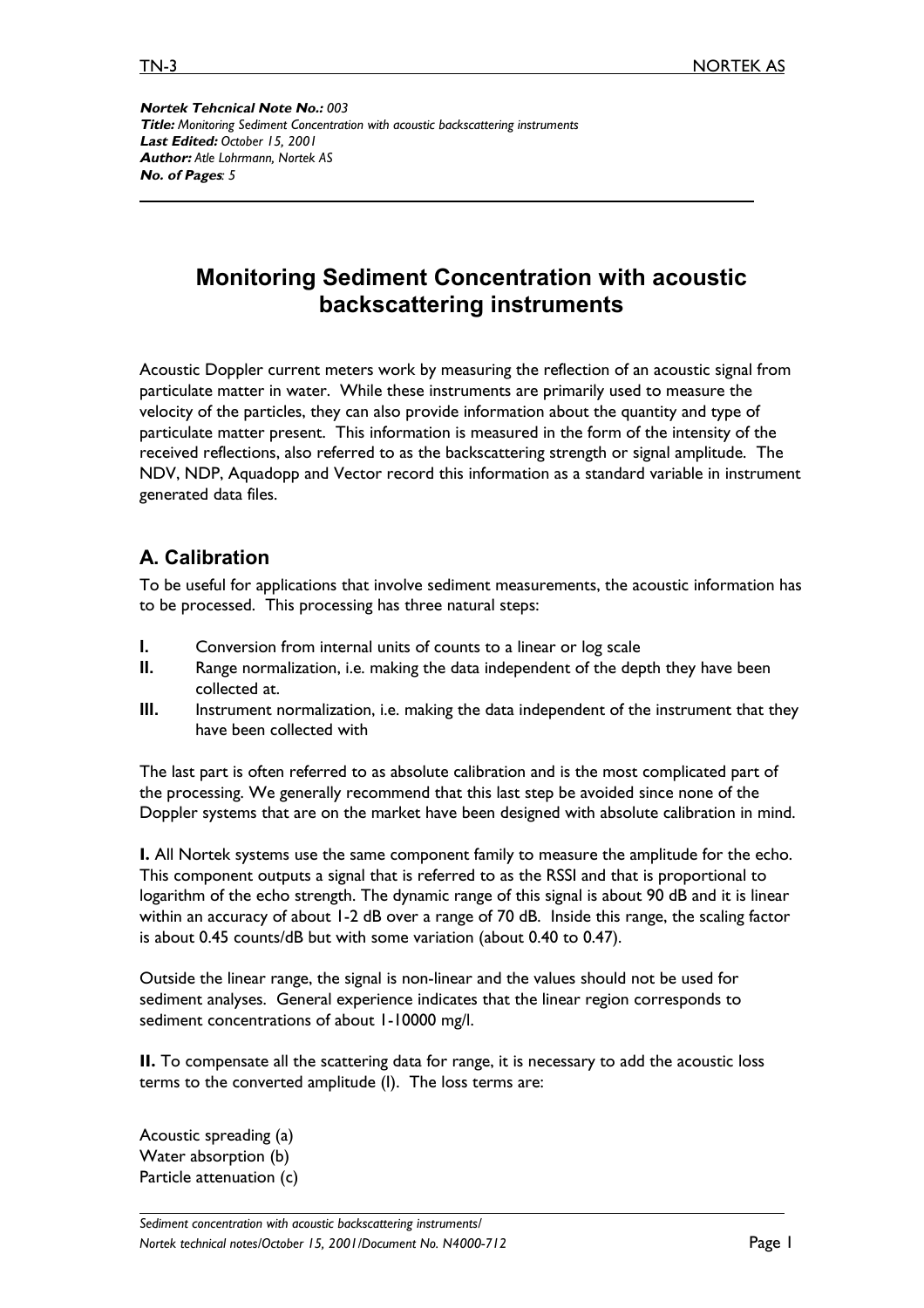The first term is simply a geometric term that is due to the cone shape of the acoustic beams. The second term is due to molecular transfer of acoustic energy to heat and the last term is the spreading and absorption of acoustic energy by the particles in the water. In units of dB, we can now form a "range normalized" echo level:

$$
(a) \qquad \qquad (b) \qquad \qquad (c)
$$

EL=Amp\*0.43 + 20log<sub>10</sub>(R) + 2 $\alpha_{w}$ \*R + 20R $\int \alpha_{p}$ \*dr

Where is Amp is the parameter stored in the data, R is the range along the acoustic beam (z/cos25 for the NDP),  $\alpha_w$  is the water absorption in dB/m,  $\alpha_n$  is the particle attenuation in dB/m. The integration is necessary because the particle attenuation may not be the same at all depths.

Term (a) and (b) account for decreases in signal strength with range from the transducer. The loss occurs twice, one time going out to the sampling volume and once coming back, hence the value 2 or 20. The first term (a) is independent of acoustic frequency. The coefficient  $\alpha_{w}$  is a function of frequency, salinity and pressure. Figure 1 shows a plot of  $\alpha$  versus frequency for fresh and salt water. The table lists the values of  $\alpha$  at the frequencies used by the NDV and NDP.



At low concentrations, the particle attenuation is small and the last term (c) can be ignored. For higher concentrations this is not the case and failure to compensate for this term can have a significant impact on the results, especially toward the bottom if the NDP is mounted on a boat.

There are typically two ways of dealing with particle attenuation. The most common method is simply to ignore the problems and hope for the best. This works at low concentrations (low is defined relative to frequency and relative to particle size) and at high concentration, simply knowing that the concentration is quite high sometimes can be enough. The second method is to make an assumption about the particle sizes and then implement an iterative solution based on a particle scattering and attenuation model. Several researchers have used this method, mostly where the particle size is known (near sandy beaches). A variation of this last method is to measure the integrated attenuation, either by using an acoustic source that moves up or down or by using a fixed target.

**III.** Absolute calibration requires a complete characterization of the transmit and receive circuit of the instrument. This includes parameters such as: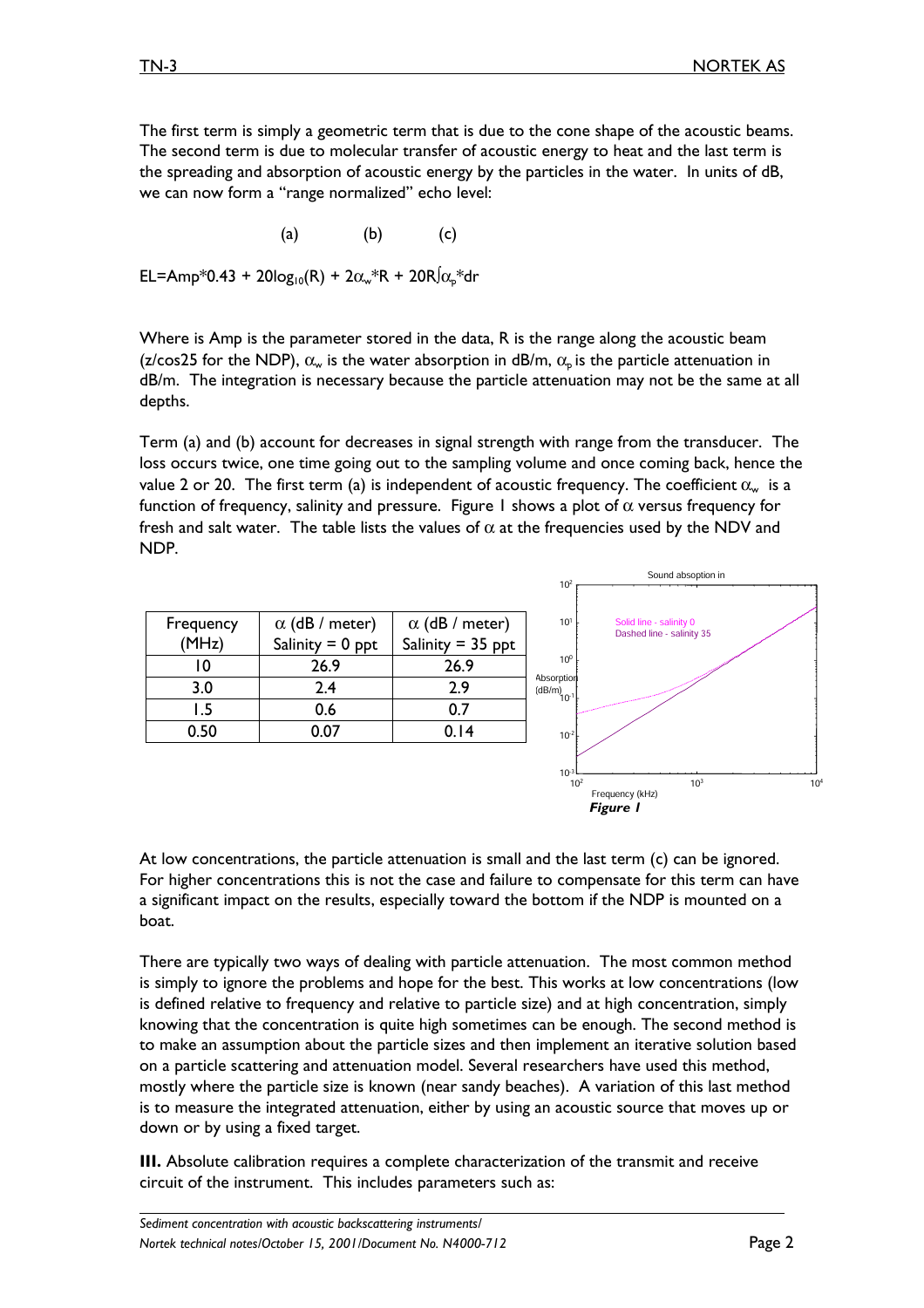- Acoustic transmit power level
- Transmit pulse length
- Transducer efficiency
- Acoustic receive sensitivity
- Temperature sensitivity of circuits

Each transmit transducer will have a separate value for transmit power level and efficiency. For systems like the NDP and Aquadopp, the transmit power is taken from the raw power (for maximum output for Doppler measurements), the voltage level also has to be factored in and so does the transmit length.

 $S_{\nu}$ , volume scattering strength, is the final product of these calculations. Truly instrument independent acoustic backscattering measurements are expressed as the intensity of the reflection relative to the incident wave at a specific frequency (i.e. -80 dB at 1.5 MHz). Different acoustic frequencies are sensitive to different particle sizes; thus if the backscattering strength at one frequency is known, the particle size distribution must be known in order to predict the backscattering strength at another frequency.

## **B. Practical applications**

For many applications, it is not necessary to make the backscattering data instrument independent. To look at relative changes in concentration, when the particle distribution can be assumed constant, the data only need to be range normalized before use. Conversion to instrument independent measurements is only required when comparing data from different instruments and data from different NDVs, and NDPs of the same frequency, can be expected to vary no more than 5 dB in an identical environment. For comparison with other acoustic instruments, data must be converted to instrument independent form as described above. As a general rule, inter-instrument comparisons, even at the same frequency, will usually have an uncertainty of at least 3-5 dB.

It is also possible to bypass the calibration problem by simply using a calibrated target (for example, steel ball) and refer all data to the measured target strength. This is what is typically done in the fisheries research and a calibrated target can be used also for narrow-beam Doppler systems even though it is harder to get the target centered in the beam.

#### **I) Acoustic backscattering**

For a given particle type and size distribution, the volume scattering strength is directly proportional to the concentration. Thus if the concentration increases by a factor of 2, the intensity of the return signal will increase by a factor of 2, meaning the volume scattering strength will increase by 3 dB ( $10*log_{10} (2)$ ). For a fixed particle type and size, acoustic instruments such as the NDP can be powerful tools for monitoring sediment concentration. Calibration techniques, both in the laboratory and in-situ, have been successfully employed to allow direct calculation of sediment concentration from acoustic data.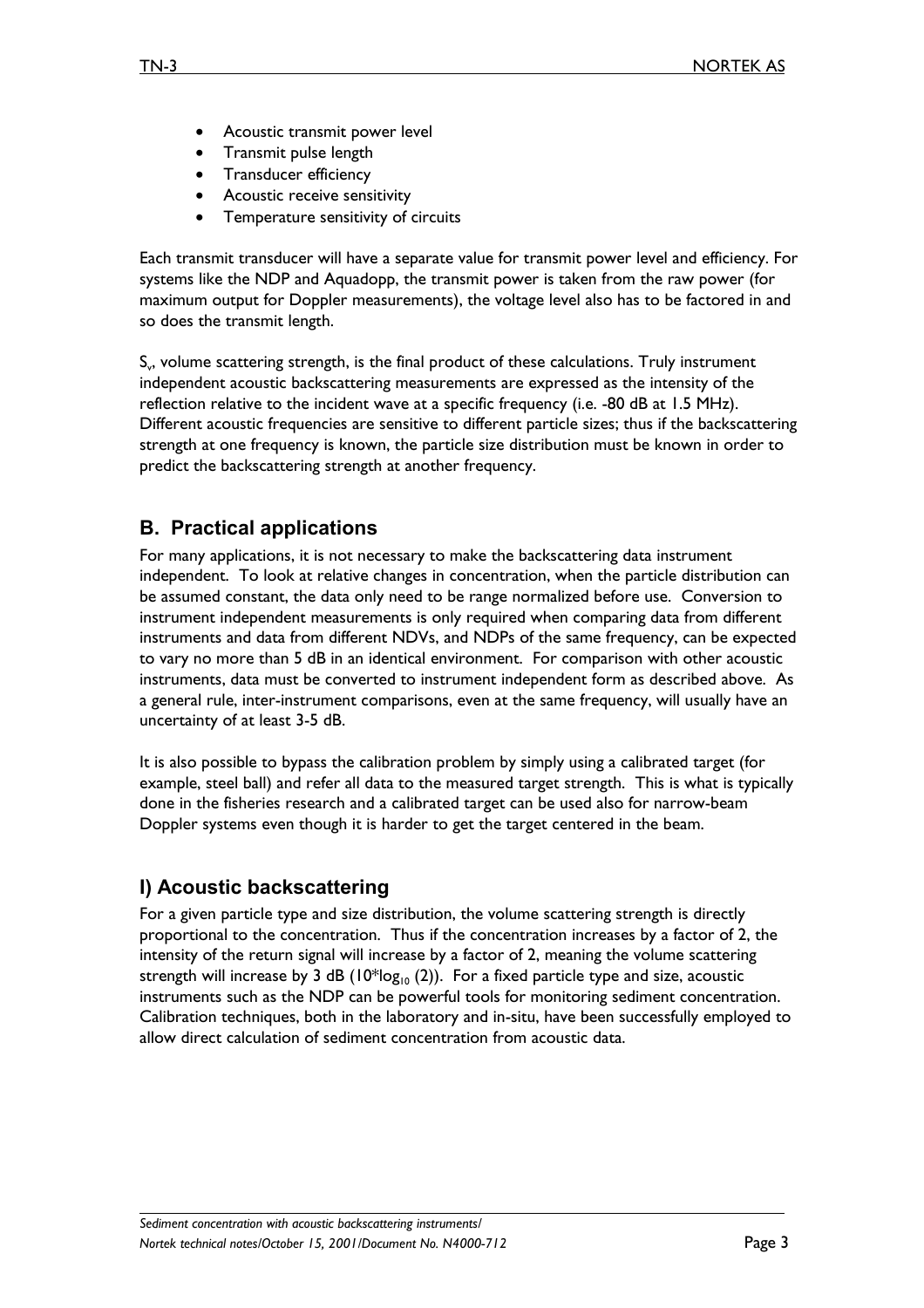Different acoustic frequencies have different particle size sensitivities. Sensitivity is defined as the volume scattering strength for a given concentration. The variation of sensitivity, plotted independently of frequency, is shown in figure 2. The x-axis shows " $k^*a$ ", where "k" is the acoustic wave number  $(2*\pi/\lambda$  or  $2*\pi*\mathsf{f}/c$ ) and "a" is the particle radius. The peak sensitivity occurs at a values of k\*a=1, when the circumference of the particle is equal to the acoustic wavelength. The table shows the particle sizes for peak sensitivities for the frequencies used by the NDV and NDP.

For particles smaller than  $(k^*a = 1)$ , sensitivity is proportional to the radius of the particle to the fourth power. For larger particles, sensitivity is inversely proportional to particle radius. This is an idealized model of sensitivity, and as such neglects a number of factors which affect backscattering strength. However, the model is useful in





| Frequency (MHz) | Particle diameter for<br>$k^*a = 1$ |
|-----------------|-------------------------------------|
| 10              | $50 \mu m$                          |
| 3.0             | $160 \mu m$                         |
| 1.5             | $320 \mu m$                         |
| 0.50            | 960 µm                              |

predicting what types of particles will be detected by acoustic systems, and for analyzing acoustic data. In general, the NDV and NDP can detect, with reasonably good sensitivity, particles sizes where k\*a>0.05 as long as there is no significant concentration of particles with  $k^*a \approx 1$